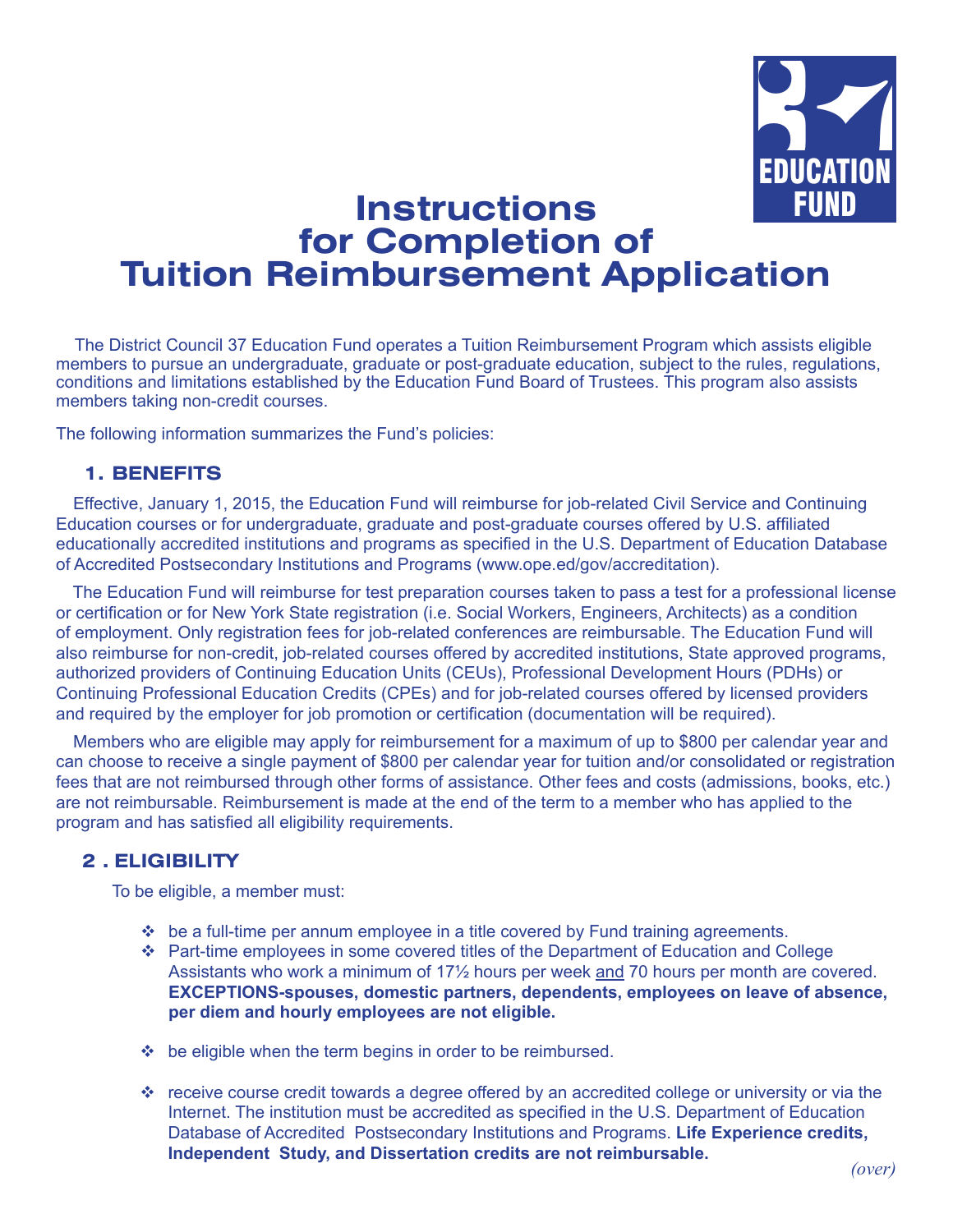- $\div$  receive a "P" or "S" grade or a grade of C or better for college credit courses.
- submit proof of successful completion for non-credit programs or courses.

NOTE: Students must provide proof from their school that they did not apply or receive financial aid such as the New York State Tuition Assistance Program (TAP), Aid for Part-Time Study (APTS), PELL grants and other federal grants, veterans benefits, tuition waivers, scholarships, etc. The Education Fund will provide reimbursement only for fees paid over these other forms of assistance, up to a maximum of \$800 per calendar year.

#### **1. APPLICATION PROCEDURE 3.**

 To apply for reimbursement, a member must submit an original application form for the term. **AT THE END OF THE TERM**, the member must submit a completed application form along with a grade report or completion of course documentation, a detailed bursar's receipt and a financial aid statement. This information must be received no later than 120 days after the last day of class.

 The member may use their ID number instead of a Social Security number when completing the application form. The ID number is located on the member's prescription drug card or on their DC 37 membership card.

*REMEMBER: The member, not the school, is responsible for filing the application. If for reasons beyond the member's control, some of the information is not available for transmittal within 120 days after the last day of class, the member should send the materials available with a letter to the Education Fund Administrator indicating what is missing and when it can be expected.*

If all documents are in order and all procedures have been followed, the application will be processed. Processing will take approximately 4 to 6 weeks. The rules and regulations outlined in these instructions apply to the majority of eligible members. However, there may be exceptions. If you have questions regarding your eligibility, please contact the Education Fund. If you are determined to be ineligible, you will be notified and may appeal the decision to the Education Fund Administrator within 60 days of receipt of the rejection notice. If after appealing the decision you receive an unfavorable decision from the Education Fund Administrator, you may continue the appeal process by writing to the Education Fund Board of Trustees within 14 days after receipt of the Administrator's denial of your appeal. The decision of the Board of Trustees is final.